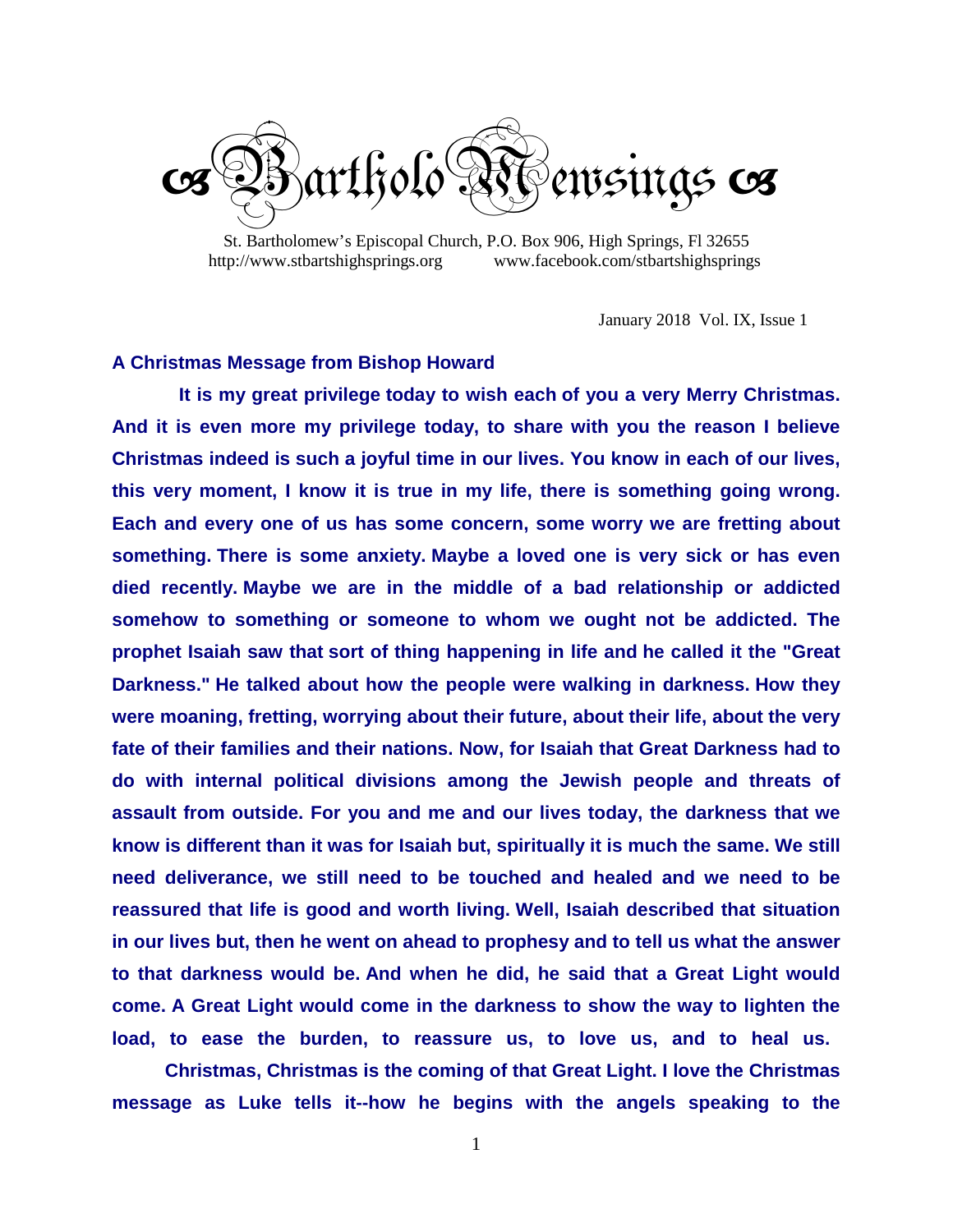**shepherds and telling them not to be afraid. And why were they to be unafraid, why were they to lose that fear. They were to lose it because the angels told them that a Savior was being born unto them--a Savior, one who would drive away the darkness, the worry, the anxiety of their lives. One who had truly come to heal them, to touch them and to share the very love of God with them. Born unto them, born unto us this day, is a Savior, who is Christ the Lord. And may we know that joy and may the darkness lift from each of our lives as we come to know him, love him and trust him.** 

 **May each of you have a very Merry Christmas, and may this be a time of coming to know and love that Savior, Jesus Christ our Lord, more and more.** 

Merry Christmas,

 $+\beta\theta n$ 

**Fr. Lance will send his Newsletter message separately.**  \*+\*+\*+\*+\*+\*+\*+\*+\*+\*+\*+\*+\*+\*+\*+\*+\*+\*+\*+\*+\*+\*+\*+\*+\*+\*+\*+\*+\*+\*+\*+\*+\*+\*+\*+\*+\*+\*+\*+\*+\*+\*+\*+\*+\*+\*+\*+\*

**Editor's Note**

. We hope you are enjoying the Newsletter and we welcome your comments and suggestions. **Deadline for next issue is January 21, 2018.** Contact: Annette Jones - (386) 454-8585 pgrscoot97@aol.com

\*+\*+\*+\*+\*+\*+\*+\*+\*+\*+\*+\*+\*+\*+\*+\*+\*+\*+\*+\*+\*+\*+\*+\*+\*+\*+\*+\*+\*+\*+\*+\*+\*+\*+\*+\*+\*+\*+\*+\*+\*+\*+\*+\*+\*+\*+\*+\*

A HAPPY From our Senior Warden... Charles Jones 386-454-8585

\*+\*+\*+\*+\*+\*+\*+\*+\*+\*+\*+\*+\*+\*+\*+\*+\*+\*+\*+\*+\*+\*+\*+\*+\*+\*+\*+\*+\*+\*+\*+\*+\*+\*+\*+\*+\*+\*+\*+\*+\*+\*+\*+\*+\*+\*+\*+\*

# $\mathcal D$  $\mathcal D$  Lessons for January 2202

January 7<sup>th</sup>: Genesis 1:1-5; Psalm 29; Acts 19:1-7; Mark 1:4-11

- 14<sup>th</sup>: 1 Samuel 3:1-10,[11-20]; Psalm 139:1-5,12-17; 1Corinthians 6:12-20; John1:43-51
- **21<sup>st</sup>**: Jonah 3:1-5,10; Psalm 62:6-14; 1Corinthians 7:29-31; Mark 1:14-20
- 28<sup>th</sup>: Deuteronomy 18:15-20; Psalm 111; 1Corinthians 8:1-13; Mark 1:21-28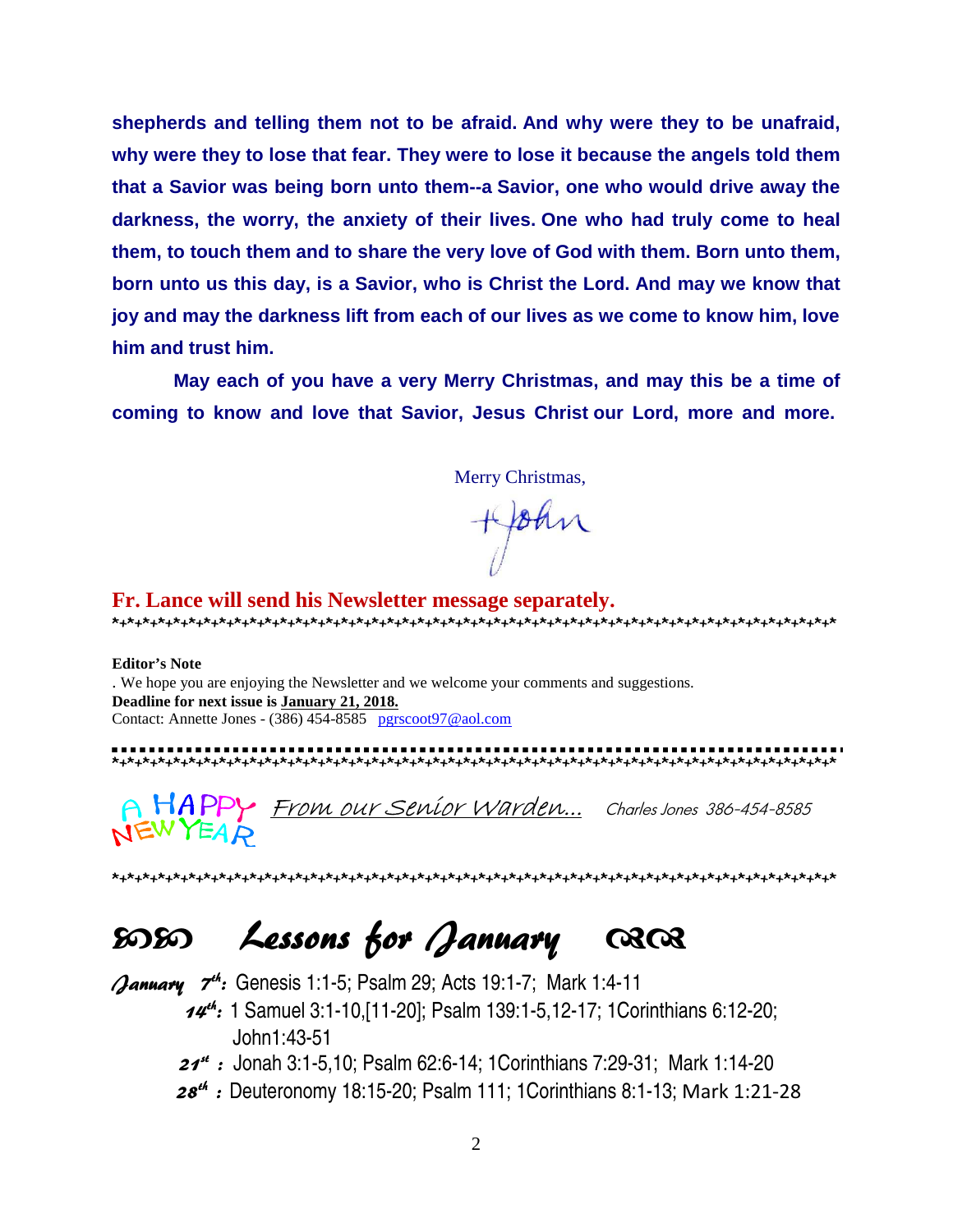#### Thanksgiving Basket Project 2017

 Thanks to all who participated, donated and assisted with the **Thanksgiving Basket Project** this November. It was a great success and ten families got to enjoy a good traditional Thanksgiving Dinner with all the trimmings because of the kindness and generosity of the **Project** this November. It was a great success and ten families got to enjoy a good traditional Thanksgiving Dinner with all the trimmings because of the kindness and generosity of the members of St. Bartholomew's Episcop dinner, including: 2 cans of string beans, 2 cans of peas, 1 can of corn, 1 can of mushroom soup, 3 boxes corn muffin mix, 2 boxes stuffing mix, pie crust mix for 2 pies, 1 family sized box of dinner, including: 2 cans of string beans, 2 cans of peas, 1 can of corn, 1 can of mushroom soup, 3 boxes corn muffin mix, 2 boxes stuffing mix, pie crust mix for 2 pies, 1 family sized box of mashed potato buds, 2 package mashed potato buds, 2 packages gravy mix, 2 cans pumpkin pie filling, 1 can cranberry sa disaster relief meals, 1 Gideon's bible, an information pamphlet about St. Bartholomew's Church, and a gift card for \$20 to buy their turkey, ham or other entree item for their dinners.

Two bags were for larger families and included another \$25 gift card as well. Large carrying bags were also donated to make organization and delivery much easier. 20 to buy their turkey, ham or other entree item for their dinners.<br>rger families and included another \$25 gift card as well. Large<br>teed to make organization and delivery much easier.<br>to: Daryl and Nancy Brewer, Lee Forzly

Special Thanks goes to: Daryl and Nancy Brewer, Lee Forzly, Hugh and Carol Griffin, Ben and Dot Hill, Ed and Anne Lundy, Stephanie Sauble, Gloria Sims Fargas, Ruth Anne Swanson, Pete and Jane Woodward, all others who helped, and anyone else I have Ruth Anne Swanson, Pete and Jane Woodward, all others who helped, and anyone else I ha<br>forgotten to mention. None of this could have been accomplished without all your support, assistance and encouragement. This is a wonderful time of the year and a great way to support our community.

I hope next year more Thanksgiving Baskets can be collected and donated, and perhaps do something in the spring for Easter. Sincerely, This is a wonderful time of the year and a<br>Thanksgiving Baskets can be collected and a<br>Easter. Any thoughts on this?

Rosina Dennis pinerose@windstream.net \*+\*+\*+\*+\*+\*+\*+\*+\*+\*+\*+\*+\*+\*+\*+\*+\*+\*+\*+\*+\*+\*+\*+\*+\*+\*+\*+\*+\*+\*+\*+\*+\*+\*+\*+\*+\*+\*+\*+\*+\*+\*+\*+\*+\*+\*+\*+\*



Hostess List for January



Jan 7 – Pot luck

Jan 14 – Cornelia

Jan 21 – Nancy/Sheryl

Jan 28 – Carol G/ Lisa

Note: If you would like to volunteer to bring a light snack and drink for after a 10 AM Church Service, please contact Cornelia Swann at 386 contact 386-454-3505. İ

\*+\*+\*+\*+\*+\*+\*+\*+\*+\*+\*+\*+\*+\*+\*+\*+\*+\*+\*+\*+\*+\*+\*+\*+\*+\*+\*+\*+\*+\*+\*+\*+\*+\*+\*+\*+\*+\*+\*+\*+\*+\*+\*+\*+\*+\*+\*+\*

FLASH Hugh Griffin has discussed a Hugh **Gideon Presentation** in the New Year with Father Lance and it is scheduled for January 17th in the evening after the Wednesday activity in the Parish Hall.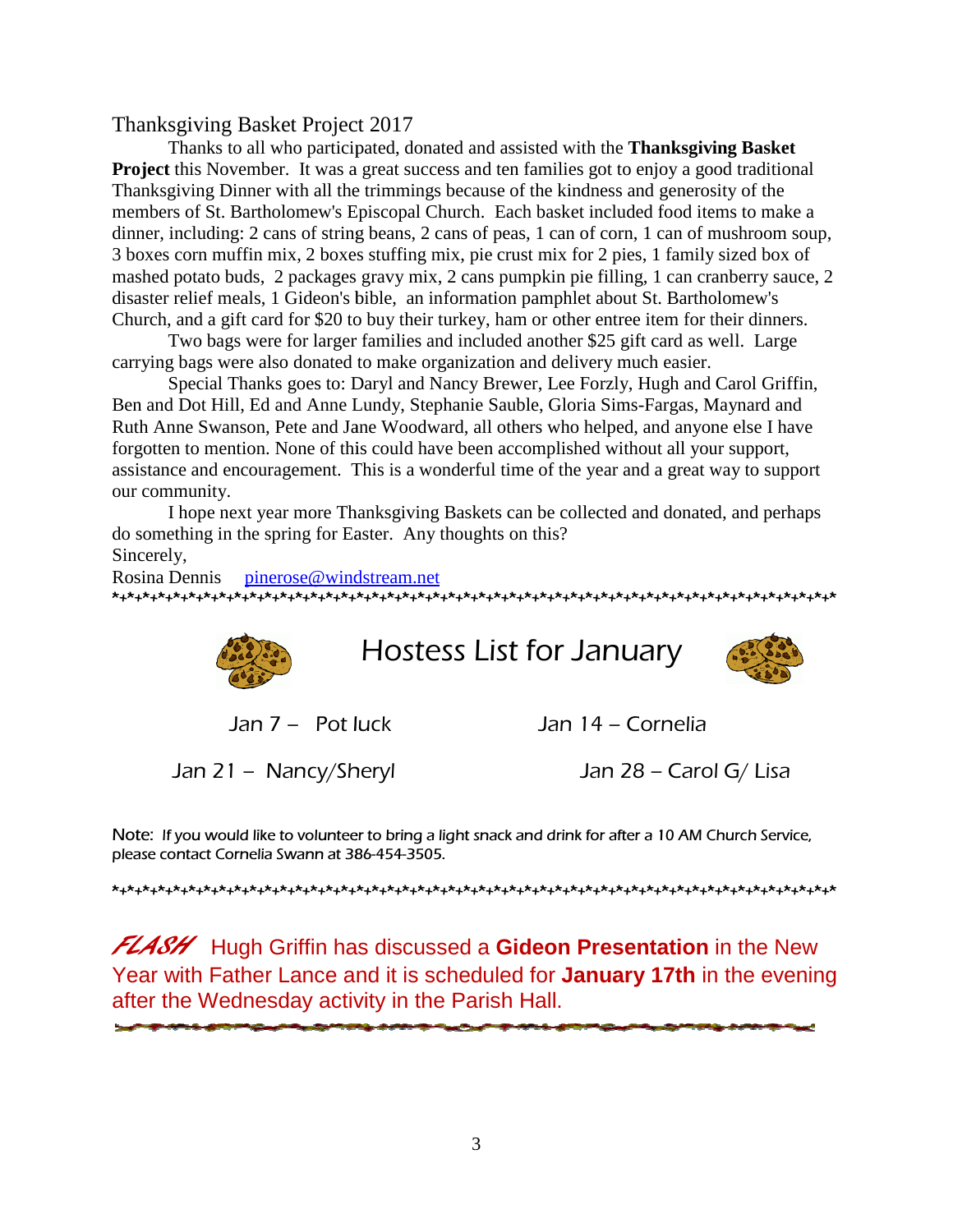| January Birthdays    |                      | <b><i>Inniversaries in January</i></b> |  |
|----------------------|----------------------|----------------------------------------|--|
| Jan 2 – Bob Barnas   |                      | None known                             |  |
| $4 -$ John Fifer     | 22 – Carla Tibbitts  |                                        |  |
| 5 – Betty Anne Ayers | 26 – Mike Wright     |                                        |  |
| 10 - Cornelia Swann  | 26 - Stefanie Sauble |                                        |  |
| $12 -$ Ken Hornby    | 26 - Zach Horne      |                                        |  |
| 14 - Stacy Marston   |                      |                                        |  |

Congratulations to Each of YOU! If your name does not appear here, please contact your Editor to have it added for next time.



| Jan. 7 <sup>th</sup> :     | Samantha<br><b>Betty</b> | Jan. 14 <sup>th</sup> : | Sheryl<br><b>Ben</b>   |
|----------------------------|--------------------------|-------------------------|------------------------|
| Jan. 2 $1^{\rm st}$ : $\,$ | Samantha<br>Cherie       | Jan. 28 <sup>th</sup> : | <b>Ben</b><br>Cornelia |

## Upcoming Children & Youth Events:

- $\sim$  Wed. Jan. 3<sup>rd</sup>: No Youth Group Christmas Break
- $\sim$  Wed. Jan. 10<sup>th</sup>: Youth Group
- $\sim$  Wed. Jan. 17<sup>th</sup>: Youth Group
- $\sim$  Wed. Jan. 24<sup>th</sup>: Youth Group
- $\sim$  Wed. Jan. 31st: Youth Group

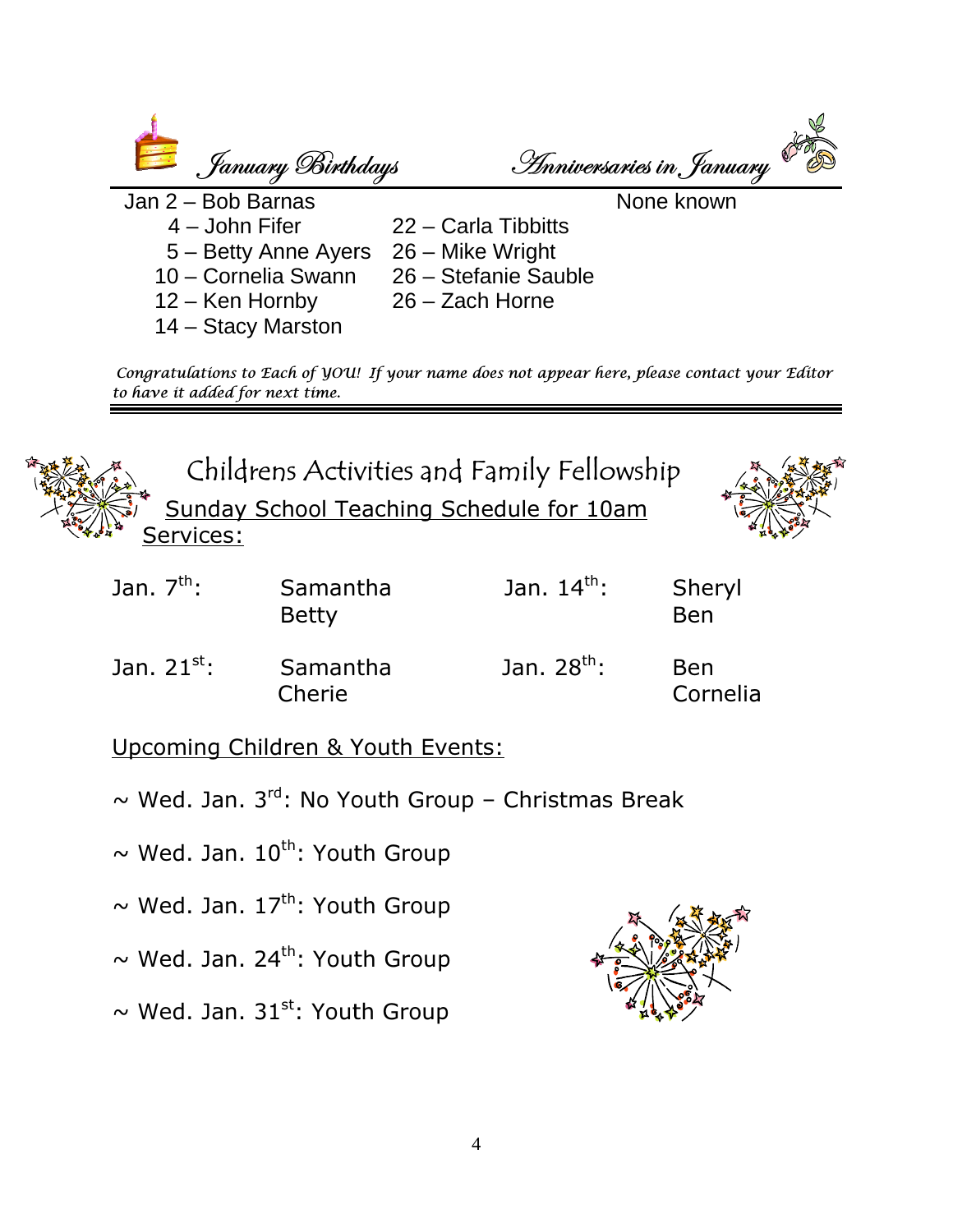The following pictures were taken at the exciting events at St. Bart's over the past month. Thanks to Jane Woodward and Cherie Harris for the pictures Enjoy!



Finishing the playground and garden with mulch.

### Those who participated in our Float in the High Springs Christmas Parade

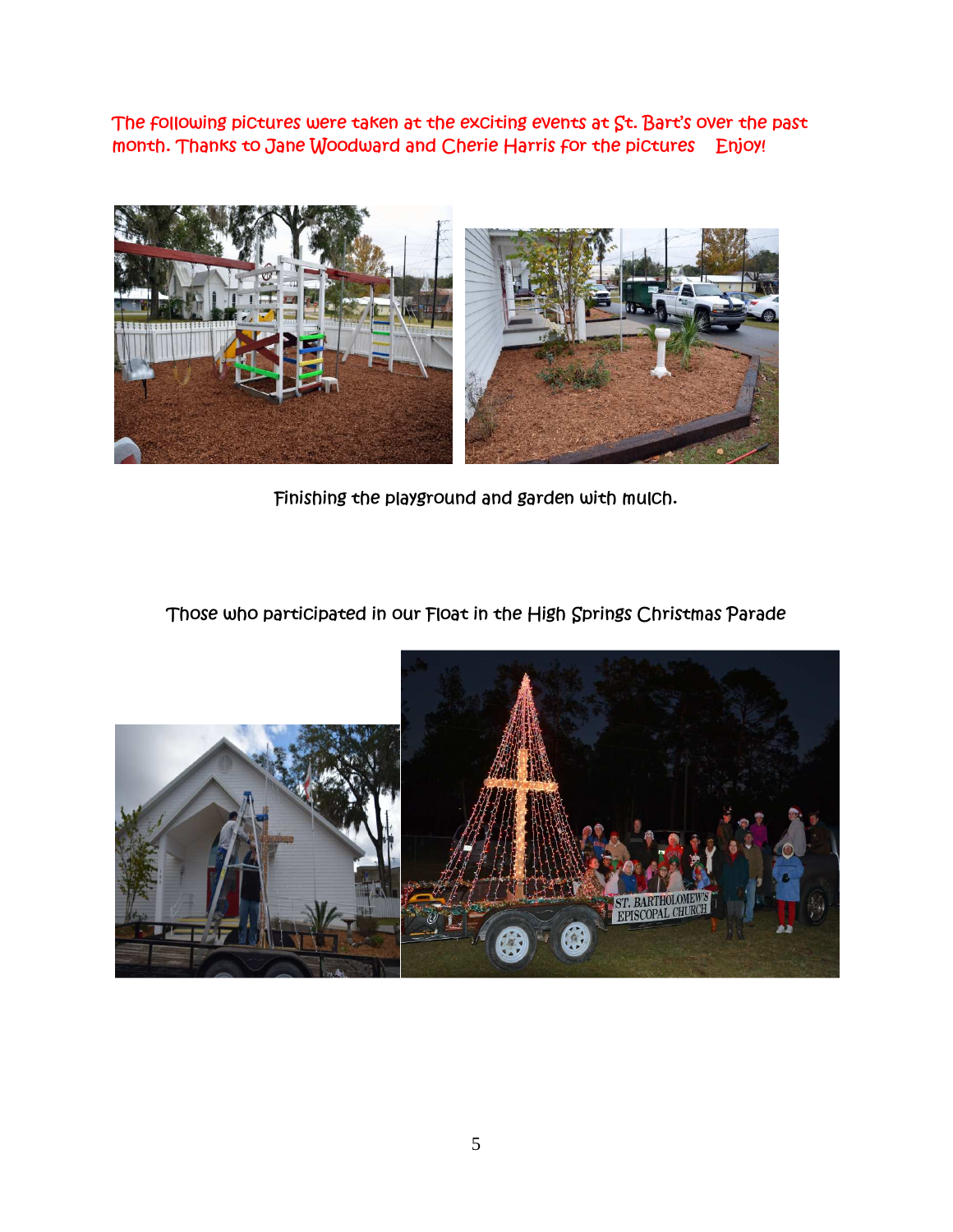



Christmas Pageant "Journey to Bethlehem"



Youth Cookies and Caroling at Plantation Oaks with Bill Crossman



Cleaning and Greening the Church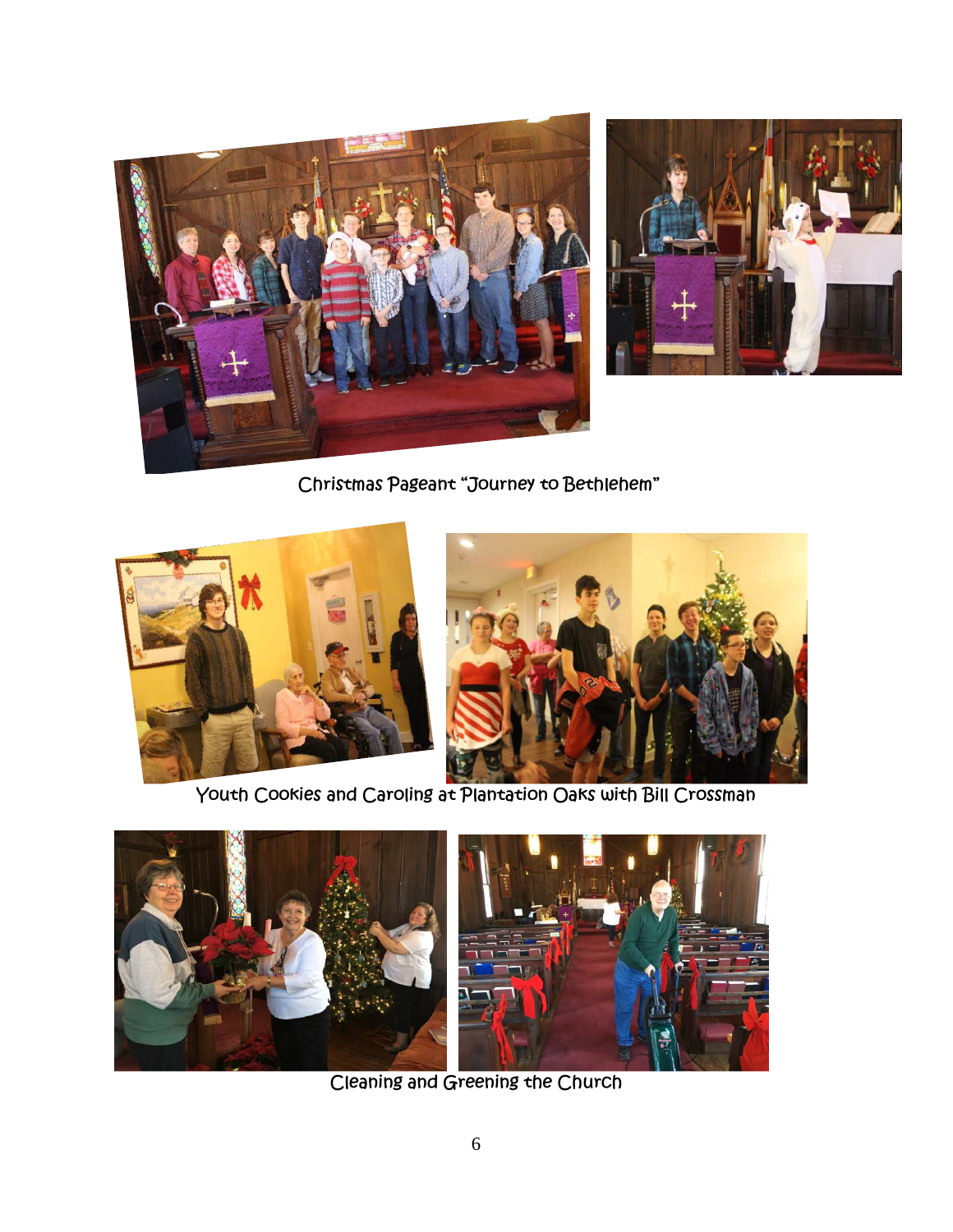The following are some strange facts about America that most Americans would be shocked to learn…

**#1** In more than half of all states in the United States of America, the highest paid public employee in the state **is a football coach**.

**#2** It costs the U.S. government **1.8 cents** to mint a penny and **9.4 cents** to mint a nickel.

**#3** Almost half of all Americans (**47 percent**) do not put a single penny out of their paychecks into savings.

**#4** Apple has **more money** than the U.S. Treasury.

**#5** The state of Alaska is **429 times larger** than the state of Rhode Island. But Rhode Island has a **significantly larger population** than Alaska does. **#6** Alaska has a longer coastline than all of the other 49 U.S. states **put together**.

**#7** The city of Juneau, Alaska, is about **3,000 square miles** in size. It is actually larger than the entire state of Delaware.

**#8** When LBJ's "War on Poverty" began, **less than 10 percent** of all U.S. children were growing up in single parent households. Today, that number has skyrocketed to **33 percent** .

**#9** In 1950, **less than 5 percent** of all babies in America were born to unmarried parents. Today, that number **is over 40 percent** .

**#10** The poverty rate for households that are led by a married couple is **6.8 percent**. For households that are led by a female single parent, the poverty rate is **37.1 percent** .

**#11** In 2013, women earned **60 percent** of all bachelor's degrees that were awarded that year in the United States.

**#12** According to the CDC, **34.6 percent** of all men in the U.S. are obese at this point.

**#13** The average supermarket in the United States wastes **about 3,000 lbs of food** each year. Meanwhile, approximately 20 percent of the garbage that goes into our landfills is food.

**#14** According to one recent survey, **81 percent** of Russians now have a negative view of the United States. That is much higher than at the end of the Cold War era.

**#15** Montana has **three times** as many cows as it does people.

**#16** The grizzly bear is the official state animal of California. But no grizzly bears have been seen there **since 1922**.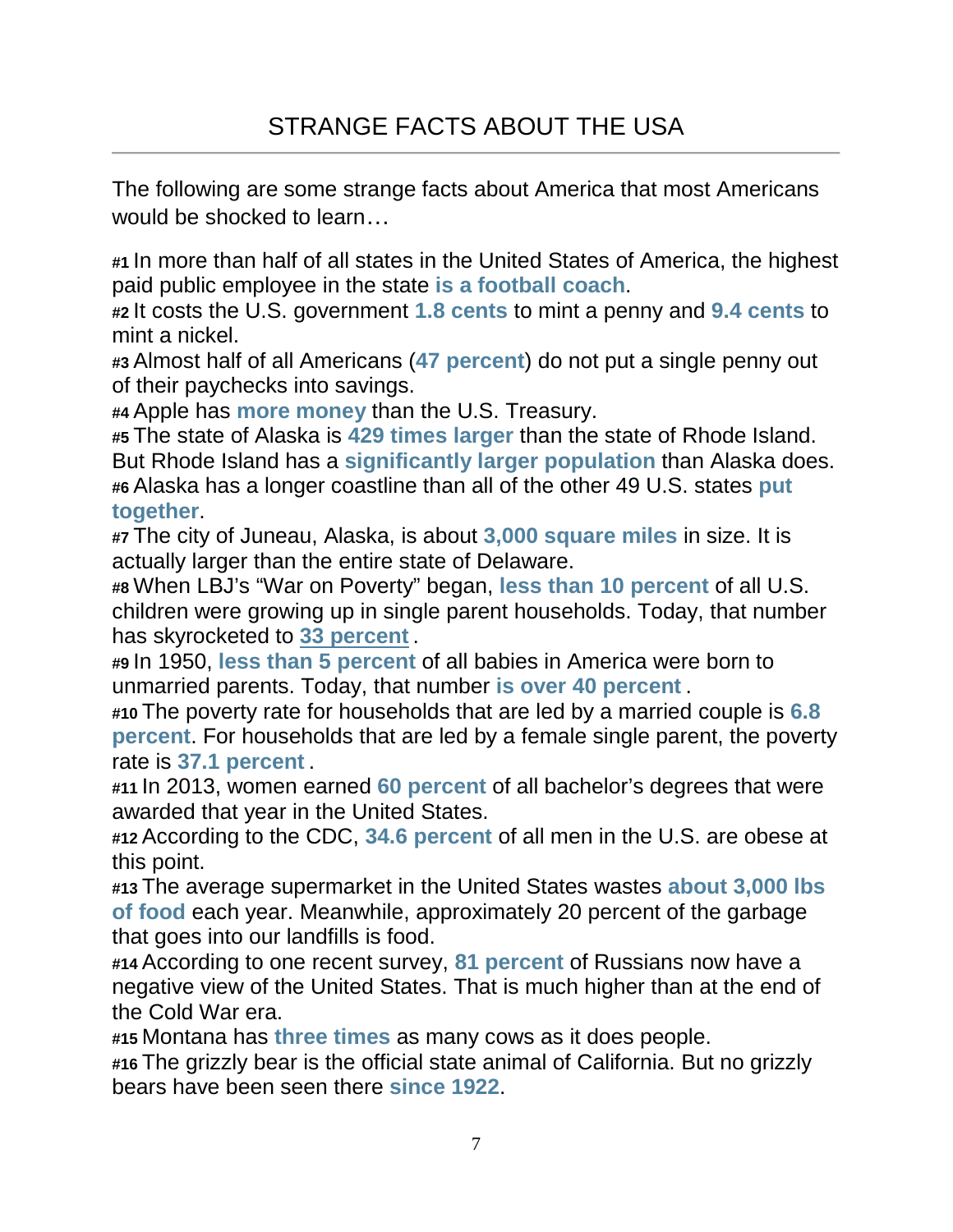**#17** One recent survey discovered that "**a steady job**" is the number one thing that American women are looking for in a husband, and discovered that 75 percent of women would have a serious problem dating an unemployed man.

**#18** According to a study conducted by economist Carl Benedict Frey and engineer Michael Osborne, **47 percent** of the jobs in the United States could soon be lost to computers, robots and other forms of technology. **#19** The only place in the United States where coffee is grown commercially **is in Hawaii**.

**#20** The original name of the city of Atlanta was "**Terminus**".

**#21** The state with the most millionaires per capita is **Maryland**.

**#22** One survey of 50-year-old men in the U.S. found that only **12 percent** of them said that they were "very happy".

**#23** The United States has **845** motor vehicles for every 1,000 people. **#25 48 percent** of all Americans do not have any emergency supplies in their homes whatsoever.

**#26** There are three towns in the United States that have the name "**Santa Claus**".

**#27** There is actually a town in Michigan called "**Hell**".

**#28** If you have no debt and also have 10 dollars in your wallet then you are wealthier than **25 percent** of all Americans.

**#29** By the time an American child reaches the age of 18, that child will have seen approximately **40,000 murders** on television.

**+\*+\*+\*+\*+\*+\*+\*+\*+\*+\*+\*+\*+\*+\*+\*+\*+\*+\*+\*+\*+\*+\*+\*+\*+\*+\*+\*+\*+\*+\*+\*+\*+\*+\*+\*+\*+\*+\*+\*+\*** 

| à |             |        |  |
|---|-------------|--------|--|
|   | ¢<br>I<br>٦ | ÷      |  |
|   | ×           | e<br>S |  |
|   |             |        |  |
|   |             |        |  |

Chalíce Bearers/Acolytes Lay Readers January January

1/7 - Gregg/Gabby 1/7 – Debra Wright

1/14 – Annette/Samantha 1/14 – Gregg Pelfrey

1/21 – Wes/Samantha 1/21 – Gabby Harris

Margaret Palmer

- Beth Treese
- Annette Jones
- 1/28 Margaret/Gabby 1/28 Samantha Shiver Debra Wright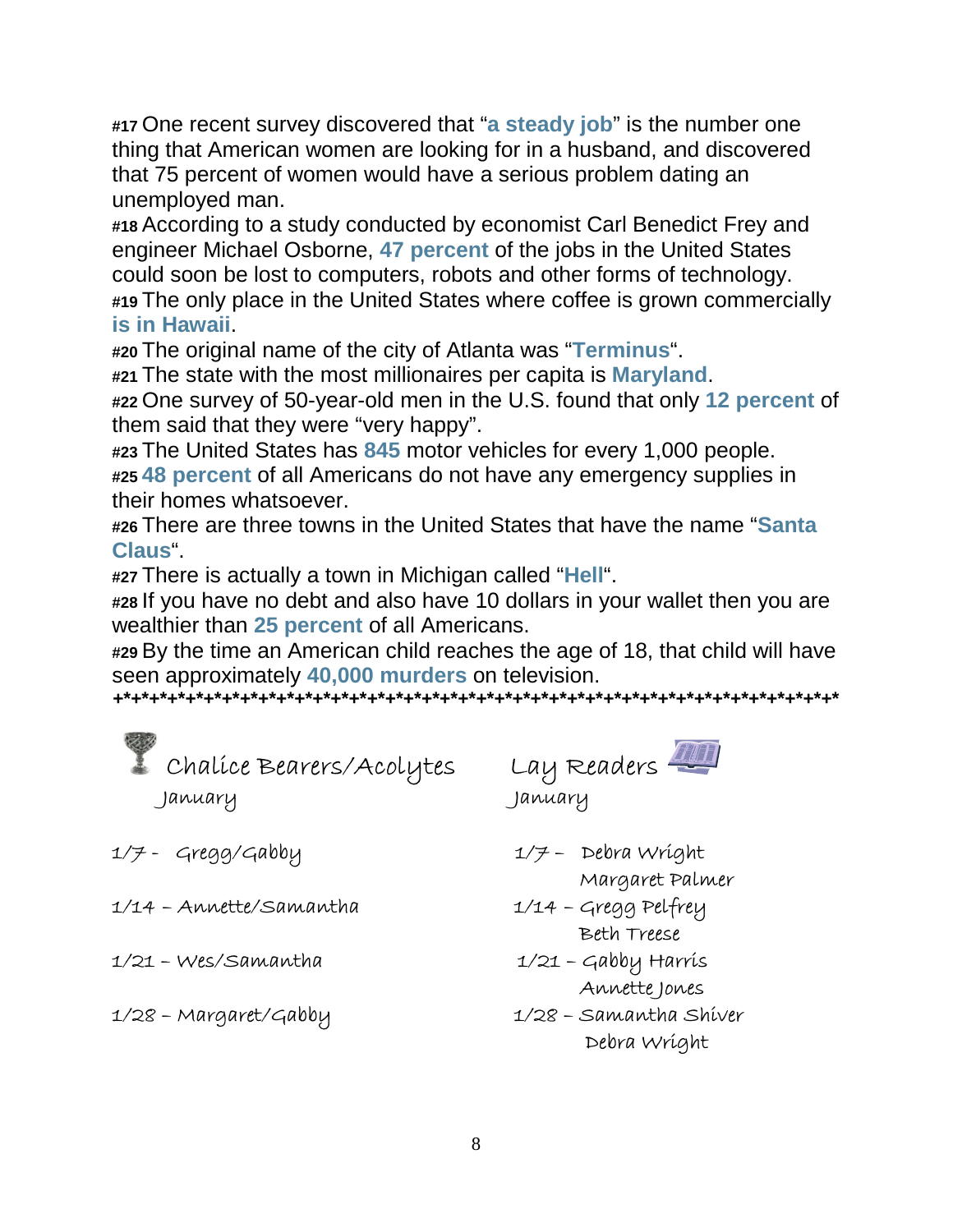

Three Kings, or Magi, are mentioned only in the Gospel of Matthew. Few

details are given, and most of our ideas about them come from tradition or speculation. Scripture doesn't say how many wise men there were; it is generally assumed three, since they brought three gifts. , are mentioned only in th<br>: of our ideas about them<br>sn't say how many wise m<br>brought three gifts.

The Three Kings recognized Jesus Christ as the Messiah while he was s still a child, and traveled thousands of miles to worship him. With determination, they followed a star which led them to Jesus. By this time, Jesus was a child, not an infant, implying they arrived a year or more after his birth. Their gifts symbolize Christ's identity and mission; gold for a king, incense for God, and myrrh, used to anoint the dead. God honored the wise men by warning them in a dream to go home by another route and not report back to King Herod. Kings recognized Jesus Christ as the Messiah while he was still and thousands of miles to worship him. With determination, they star which led them to Jesus. By this time, Jesus was a child, not a lying they arrived a year

After Jesus was born in Bethlehem in Judea, during the time of King Herod, Magi from the east came to Jerusalem and asked, "Where is the one who has been born king of the Jews? We saw his star in the east and have come to Worship him." s was born in Bethlehem in Judea, during the time of King Herod<br>erusalem and asked, "Where is the one who has been born king d<br>the east and have come to Worship him." Matthew 2:1-2

On coming to the house, they saw the child with his mother Mary, and they bowed down and worshiped him. Then they opened their treasures and presented him with gifts of gold and of On coming to the house, they saw the child with his mother Mary, and they bowed down<br>worshiped him. Then they opened their treasures and presented him with gifts of gold an<br>incense and of myrrh. And having been warned in a returned to their country by another route. Matthew 2:11-12

-\*-\*-\*-\*-\*-\*-\*-\*-\*-\*-\*-\*-\*-\* \*-\*-\*-\*-\*-\*-\*-\*-\*-\*-\*-\*-\*-\*-\*-\*-\*-\*-\*-\*-\* \*-\*-\*-\*-\*-\*-\*- -\*-\*-\*-\*-\*-\*-\*-\*-\*-\*-\*-\*-\*-\* \*-\*-\*-\*-\*-\*-\*-\*-\*-\*-\*-\*-\*-\*-\*-\*-\*-\*-\*-\*-\*- -\*-\*-\*-\*-\*-\*-

Our church activities were mentioned in the December issue of the Observer Our church activities were mentioned in the December issue of the Observer<br>newspaper, page 4, as follows: **'S***t. Bartholomew's Church sent a lot of meals to* **Puerto Rico, which had very heavy hurricane damage.' Rico, which had heavy hurricane** 

Thanks to Pete and Jane for arranging this using the emergency meals we had on hand Thanks to Pete and Jane for arranging this using the emergency meals we had on h<br>from Farm Share. Also, Art Moegenberg took several cases of the meals to the VA Hospital where they were given out to the veterans. Beth Treese and Gloria Sims-Fargas and others also helped in distribution of the meals. Great job on the part of all in caring for our fellow man!

"…Verily I say unto you, Inasmuch as ye have done it unto one of the least of these my "...Verily I say unto you, Inasmuch as ye have done it l<br>brethren, ye have done it unto me," Matt. 25:40 (KJV)